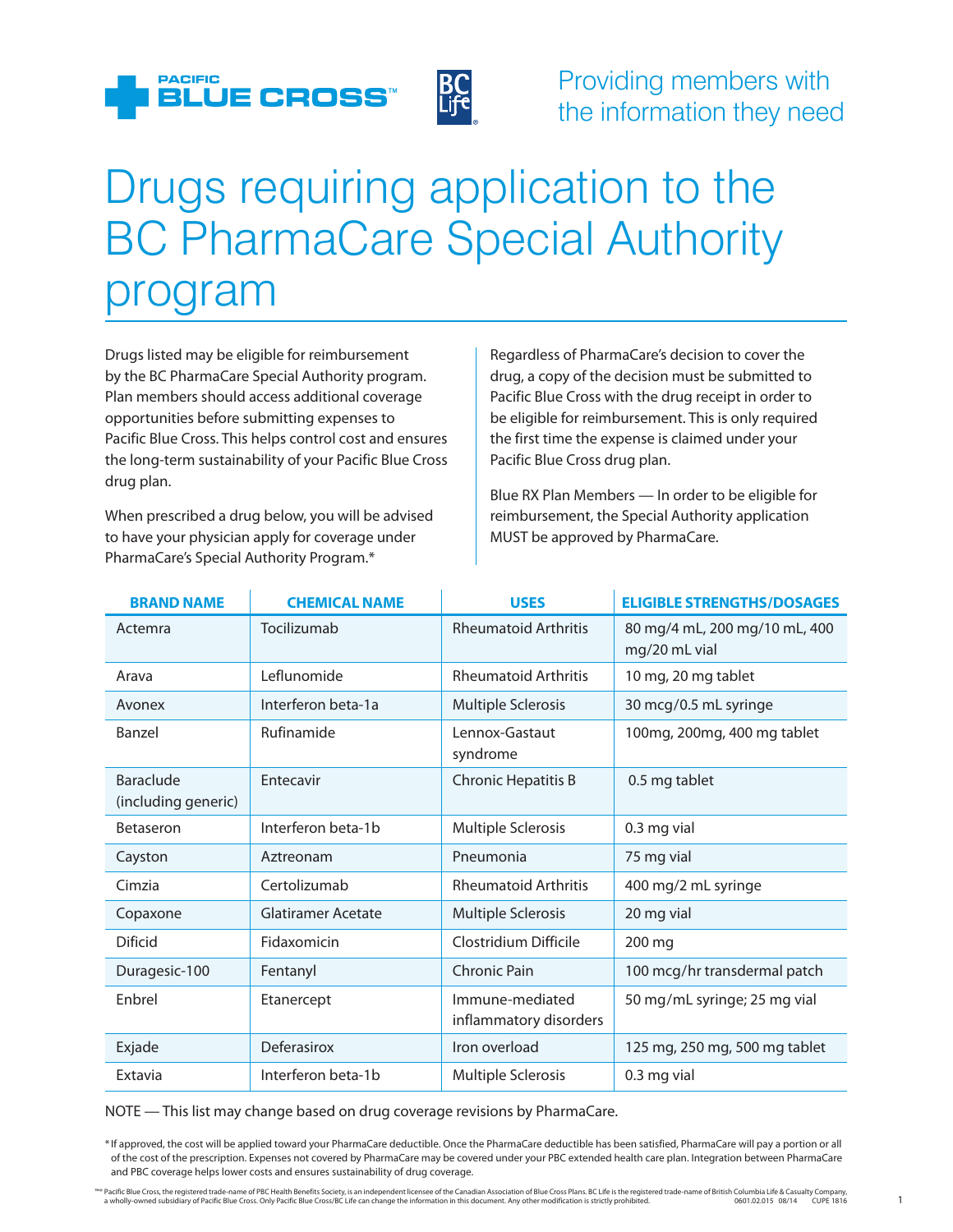| <b>BRAND NAME</b>      | <b>CHEMICAL NAME</b>                                   | <b>USES</b>                               | <b>ELIGIBLE STRENGTHS/DOSAGES</b>                                                |
|------------------------|--------------------------------------------------------|-------------------------------------------|----------------------------------------------------------------------------------|
| Flolan                 | Epoprostenol                                           | <b>Pulmonary Arterial</b><br>Hypertension | 1.5 mg vial                                                                      |
| Fragmin                | Dalteparin                                             | Prevent clots                             | 10,000 IU, 12, 500 IU, 15,000 IU<br>and 18,000 IU syringes;<br>25,000 IU/mL vial |
| Fycompa                | Perampanel                                             | Partial onset seizures                    | 2 mg, 4 mg, 6 mg, 8 mg, 10 mg,<br>12 mg tablet                                   |
| Gilenya                | Fingolimod                                             | Multiple Sclerosis                        | 0.5 mg capsule                                                                   |
| Hepsera                | Adefovir                                               | Chronic Hepatitis B                       | 10 mg tablet                                                                     |
| Humatrope              | Somatropin                                             | Growth hormone<br>deficiency              | 6 mg, 12 mg, 24 mg cartridge;<br>5 mg vial                                       |
| Humira                 | Adalimumab                                             | Immune-mediated<br>inflammatory disorders | 40 mg vial                                                                       |
| Hydromorp<br>Contin CR | Hydromorphone<br><b>Controlled Release</b>             | Chronic pain                              | 30 mg capsule                                                                    |
| <b>Incivek</b>         | Telaprevir                                             | Chronic Hepatitis C                       | 375 mg tablet                                                                    |
| Intron A               | Interferon alfa-2b                                     | Chronic Hepatitis B                       | All products                                                                     |
| Invega Sustenna        | Paliperidone                                           | Schizophrenia                             | 50 mg/0.5 mL, 75 mg/0.75 mL,<br>100 mg/mL, 150 mg/1.5 mL                         |
| Jurnista               | Hydromorphone<br><b>Extended Release</b>               | Chronic pain                              | 16mg, 32mg tablet                                                                |
| Keppra                 | Levetiracetam                                          | Epilepsy                                  | 500 mg, 750 mg tablets                                                           |
| Lioresal Intrathecal   | Baclofen Intrathecal                                   | Spasticity due to MS                      | 0.05mg/ml, 0.5 mg/mL,<br>2 mg/mL ampule                                          |
| <b>Lupron Depot</b>    | Leuprolide                                             | Hormone therapy                           | All products                                                                     |
| Mirapex                | Pramipexole                                            | Parkinson's disease                       | 0.5 mg, 1 mg, 1.5 mg tablets                                                     |
| Neoral                 | Cyclosporine                                           | Immunosuppressant                         | 100mg/ml oral solution,<br>100mg capsules                                        |
| Nutropin               | Somatropin                                             | Growth hormone<br>deficiency              | All products                                                                     |
| Omnitrope              | Somatropin                                             | Growth hormone<br>deficiency              | 5 mg/1.5 ml cartridge;<br>10 mg/1.5 ml cartridge                                 |
| Orencia                | Abatacept                                              | <b>Rheumatoid Arthritis</b>               | 250 mg vial                                                                      |
| Pegasys Rbv            | Ribavirin in combination<br>with Peginterferon alfa-2a | Chonic Hepatitis C                        | All products                                                                     |
| Pegetron               | Ribavirin in combination<br>with Peginterferon alfa-2b | Chronic Hepatits C                        | All products                                                                     |

NOTE — This list may change based on drug coverage revisions by PharmaCare.